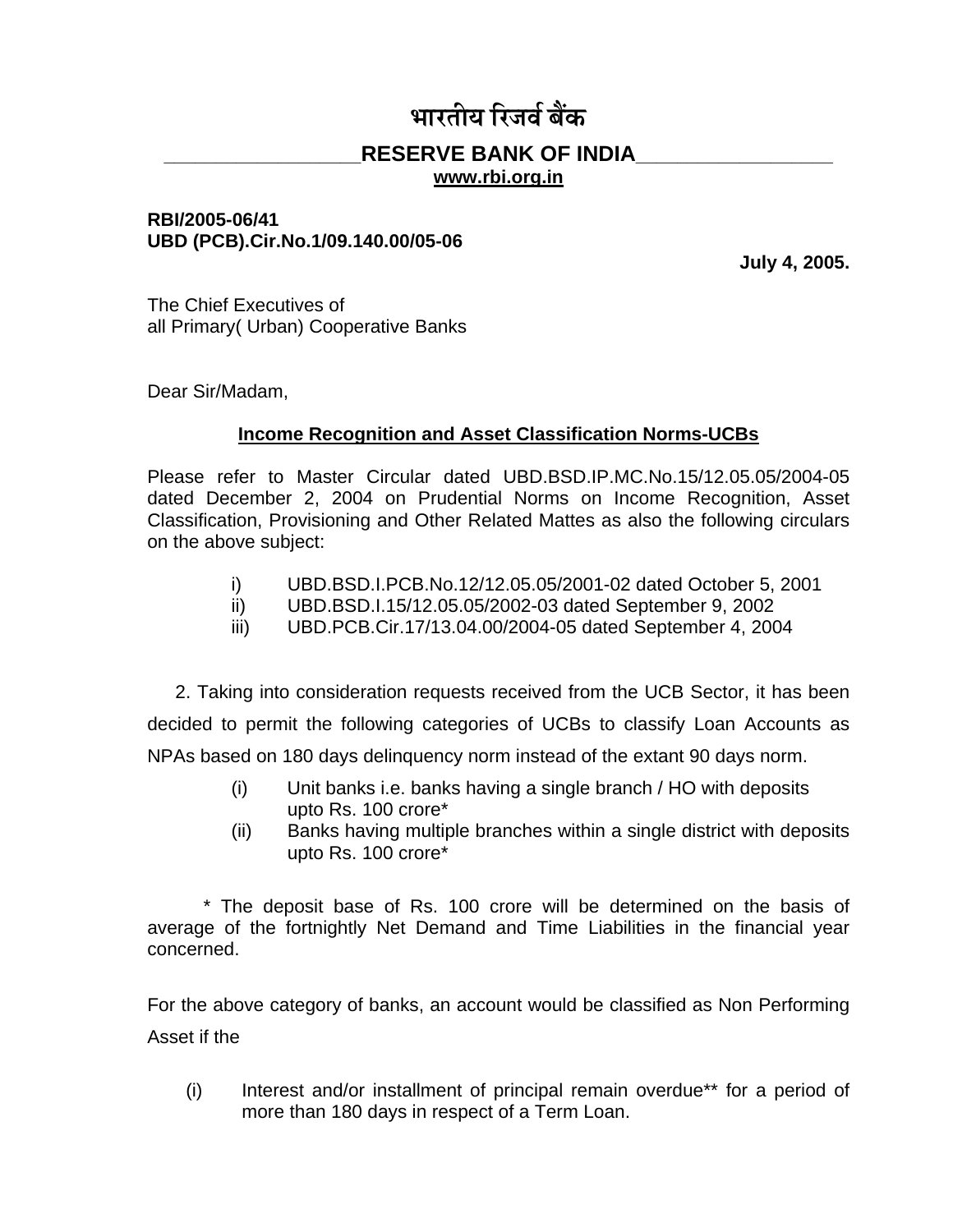- (ii) The account remains 'Out of order' for a period of more than 180 days, in respect of an Overdraft/Cash Credit (OD/CC).
- (iii) The bill remains overdue\*\* for a period of more than 180 days, in the case of bills purchased and discounted.
- (iv) Any amount to be received remains overdue\*\* for a period of more than 180 days in respect of other accounts.

\*\*Any amount due to the bank under any credit facility, if not paid by the due date fixed by the bank becomes overdue.

3. All UCBs other than those referred to at para 2 above shall classify their loan accounts as NPA as per 90 day norm as hitherto. The exemption given for classification of gold loans and small loans upto Rs.1 lakh based on 180 days norm will however continue till March 31, 2006.

4. The relaxation in classification of NPA accounts for the banks referred to at para 2 above will be in force for three financial years i.e. financial years ended/ending March 31, 2005, 2006 and 2007. The details of the changes and the consequent impact on the existing instructions with regard to asset classification and income recognition in respect of these banks are given in the Annexure.

5. The above modifications are subject to condition that the changes will take effect for classification of NPAs in the year ended March 31, 2005 and onwards upto March 31, 2007 and should not result in reclassification of accounts already classified as NPA in the year March 31, 2004 or earlier except through the normal process of up-gradation. The relaxations are given for the explicit purpose of enabling the UCBs concerned to transit to the 90 day NPA norm in the year 2007- 2008 by building up adequate provisions and strengthening their appraisal, disbursement and post disbursement procedures.

Yours faithfully

(K.R. Ananda) Chief General Manager-in-charge

Encls: As above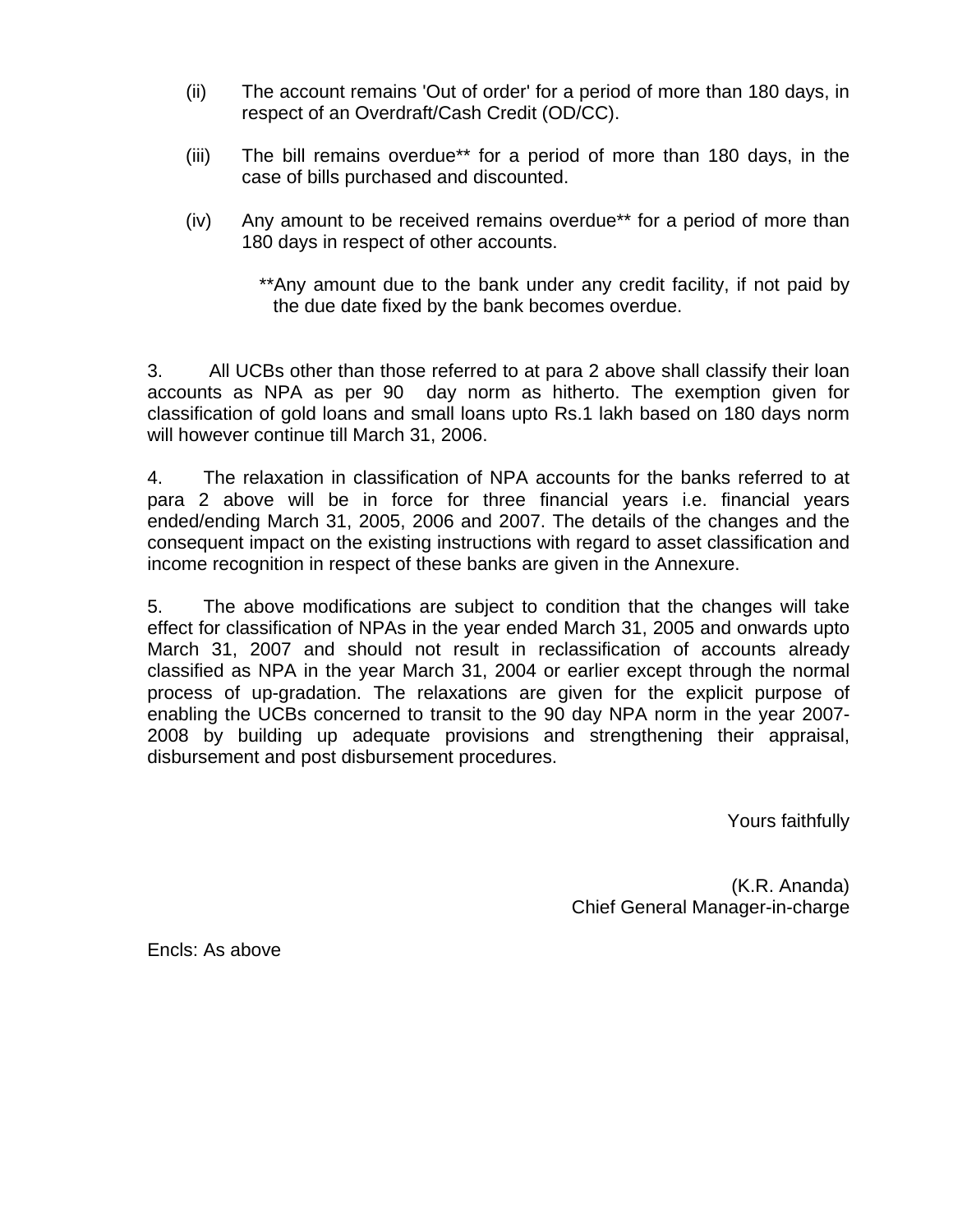**Annexure to Circular UBD.(PCB).Cir. No.1 /09.140.00/2005-06 dated July 4, 2005**

# **Relaxed Prudential Norms on income recognition, asset classification and provisioning**

**for UCBs referred to in paragraph 2 of the Circular.**

| SI.No. | <b>Circulars referred to:</b>                                        | <b>Existing Norms</b>                                                                                                                                                         | <b>New Norms</b>                                                                                                                                                                                                                                                                                                                                                                                                                                                                                                                         |  |  |
|--------|----------------------------------------------------------------------|-------------------------------------------------------------------------------------------------------------------------------------------------------------------------------|------------------------------------------------------------------------------------------------------------------------------------------------------------------------------------------------------------------------------------------------------------------------------------------------------------------------------------------------------------------------------------------------------------------------------------------------------------------------------------------------------------------------------------------|--|--|
| 1      | <b>Asset Classification norm:</b>                                    |                                                                                                                                                                               |                                                                                                                                                                                                                                                                                                                                                                                                                                                                                                                                          |  |  |
|        | $(i)$ UBD.No.BSD.1.PCB.12/<br>12.05.05/2001-2002 dated<br>05.10.2001 | (i) W.e.f 31.03.2004 the<br>norm for classification of<br>an asset as non<br>performing has been<br>reduced to 90 days from<br>180 days.                                      | These banks<br>(i)<br>will<br>be<br>required<br>to<br>identify NPAs on<br>the<br>of<br>basis<br>180<br>day<br>for<br>delinquency<br>norm<br>three<br>more<br>years<br>commencing March 31<br>2005, i.e. upto March31,<br>2007. However, these<br>banks should build up<br>adequate provisions in<br>the BDDR over the next<br>three years such that<br>they would be able to<br>transit to 90 day NPA<br>norm by March 31 2008.<br>Since the 90 day norm<br>for asset classification<br>came into force w.e.f.<br>March 31 2004, revised |  |  |
|        | (ii) UBD.PCB.Cir<br>17/13.04.00/2004-05 dated<br>04.09.2004.         |                                                                                                                                                                               | asset classification norm<br>should not result in any<br>write back of provisions.<br>Moreover,<br>accounts                                                                                                                                                                                                                                                                                                                                                                                                                              |  |  |
|        | (iii) UBD.No.BSD.I.15<br>/12.05.05/2002-03 dated<br>11.09.2002.      | (ii) Gold loans and small<br>loans up to Rs 1 lakh<br>will be governed by the<br>90 days norm with effect<br>from the year ending<br>31.03.2007.<br>(iii) W.e.f 31.03.2005 an | classified as NPA as on<br>March<br>31,<br>2004<br>or<br>earlier should not<br>be<br>reclassified as standard<br>merely on the basis of<br>180 days norm, but<br>should<br>be<br>upgraded                                                                                                                                                                                                                                                                                                                                                |  |  |
|        |                                                                      | asset would be classified<br>as doubtful if it remained<br>in the sub-standard                                                                                                | through<br>the<br>normal<br>process of upgradation.                                                                                                                                                                                                                                                                                                                                                                                                                                                                                      |  |  |
|        |                                                                      | category for 12 months.                                                                                                                                                       | (ii) In view of (i)<br>above, gold loans and<br>small loan upto Rs 1<br>will<br>also<br>lakh<br>be<br>governed by 180 days                                                                                                                                                                                                                                                                                                                                                                                                               |  |  |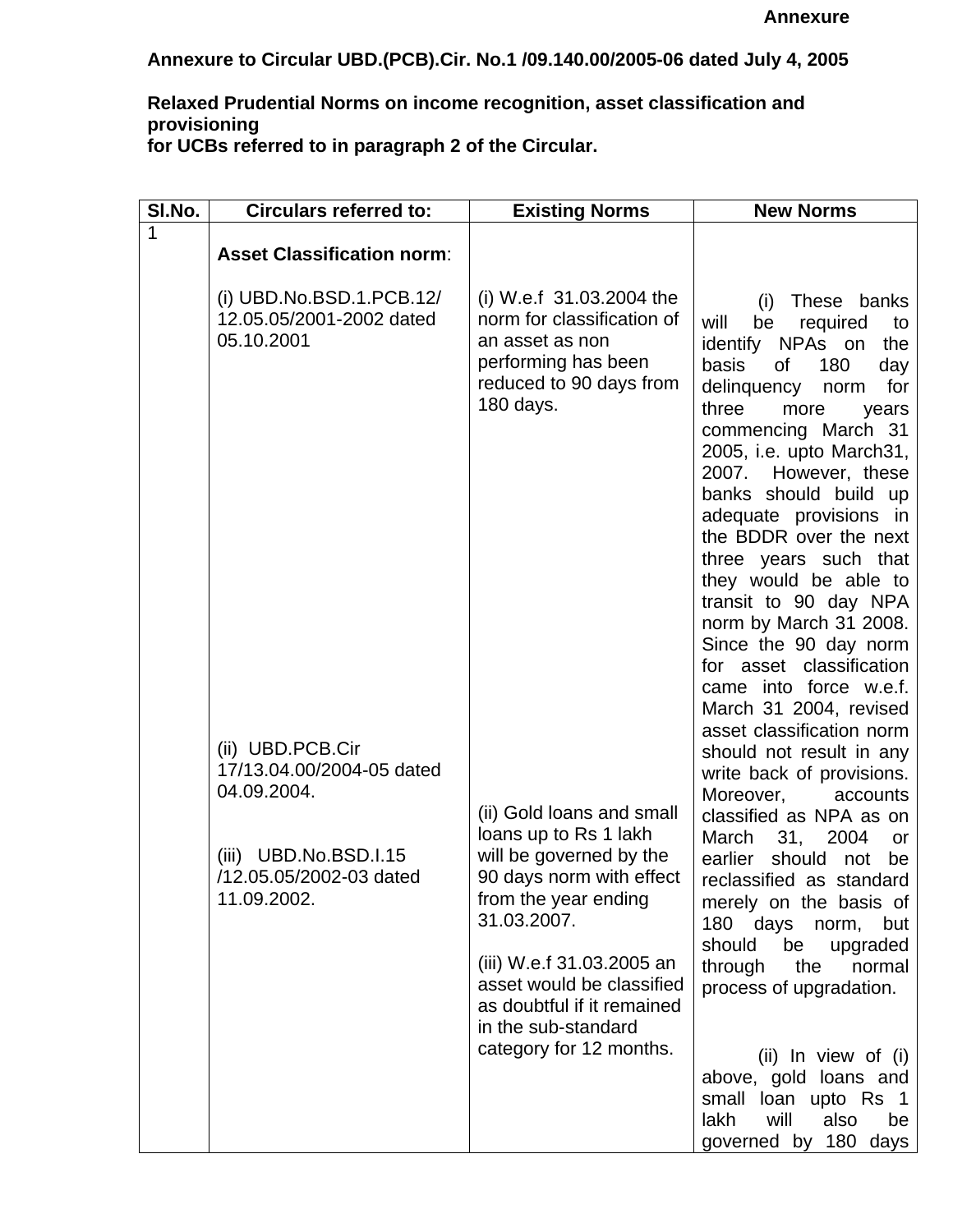|   |                                                                                                                                   |                                                                                                                                                        | norm upto March 31,<br>2007<br>Sub<br>(iii)<br>$A \quad \Box$<br>standard<br>will<br>account<br>continue to be classified<br>doubtful after<br>18<br>as<br>months instead of<br>12<br>months upto March 31,<br>2007. |
|---|-----------------------------------------------------------------------------------------------------------------------------------|--------------------------------------------------------------------------------------------------------------------------------------------------------|----------------------------------------------------------------------------------------------------------------------------------------------------------------------------------------------------------------------|
| 2 | <b>Provisioning Norms:</b>                                                                                                        |                                                                                                                                                        |                                                                                                                                                                                                                      |
|   | $(i)$ UBD.PCB.Cir21/<br>12.05.05/2004-05 dated<br>27.09.2004<br>(ii) UBD.BSD.IP.MC.No.15/<br>12.05.05/2004-05 dated<br>02.12.2004 | (i) Sub standard-<br>10%<br>(ii) Doubtful (up to<br>year):100%<br>0f<br>one<br>unsecured portion plus<br>20% of secured portion<br>(iii) Doubtful (one | The provisioning<br>norms will be as under<br>from<br>year<br>ended31.03.2005<br>upto<br>year ending 31.03.2007:<br>(i) Sub standard-<br>10%                                                                         |
|   |                                                                                                                                   | to three years)<br>100%<br>0f<br>unsecured<br>portion plus 30% of<br>secured portion                                                                   | (ii) Doubtful (up to<br>year):100%<br>one<br>of<br>unsecured portion plus<br>20% of secured portion                                                                                                                  |
|   |                                                                                                                                   | (iv) Doubtful for<br>than<br>3 years:<br>more<br>100%<br>0f<br>unsecured<br>portion. For<br>secured<br>portion the provision are<br>as under:          | (iii) Doubtful (one<br>to three years)<br>100%<br>of<br>unsecured<br>portion plus 30%<br>of<br>secured portion<br>(iv) Doubtful for                                                                                  |
|   |                                                                                                                                   | Outstanding<br>stock of NPAs as on<br>March 31, 2006                                                                                                   | than 3 years:<br>more<br>100%<br>οf<br>unsecured<br>50%<br>portion<br>plus<br>0f<br>secured portion                                                                                                                  |
|   |                                                                                                                                   | 50 percent upto<br>March 2006.<br>60 per cent as on                                                                                                    | (v) Loss: 100%.                                                                                                                                                                                                      |
|   |                                                                                                                                   | March 31, 2007<br>75 per cent as on                                                                                                                    | Note:                                                                                                                                                                                                                |
|   |                                                                                                                                   | March 31, 2008<br>100 per cent as<br>March<br>31,<br>on<br>2009                                                                                        | Implementation of<br>the instructions requiring<br>classification<br>οf<br>substandard<br>account                                                                                                                    |
|   |                                                                                                                                   | Advances classified as<br>'doubtful more than three<br>years' on or after April 1,<br>2006-100 %.                                                      | into doubtful<br>category<br>after 12 months and 100<br>%<br>provisioning<br>for<br>secured<br>portion<br>0f<br>doubtful assets of over 3                                                                            |
|   |                                                                                                                                   | (v) Loss: 100%.                                                                                                                                        | years would be deferred<br>by three years. As such<br>the banks should build                                                                                                                                         |